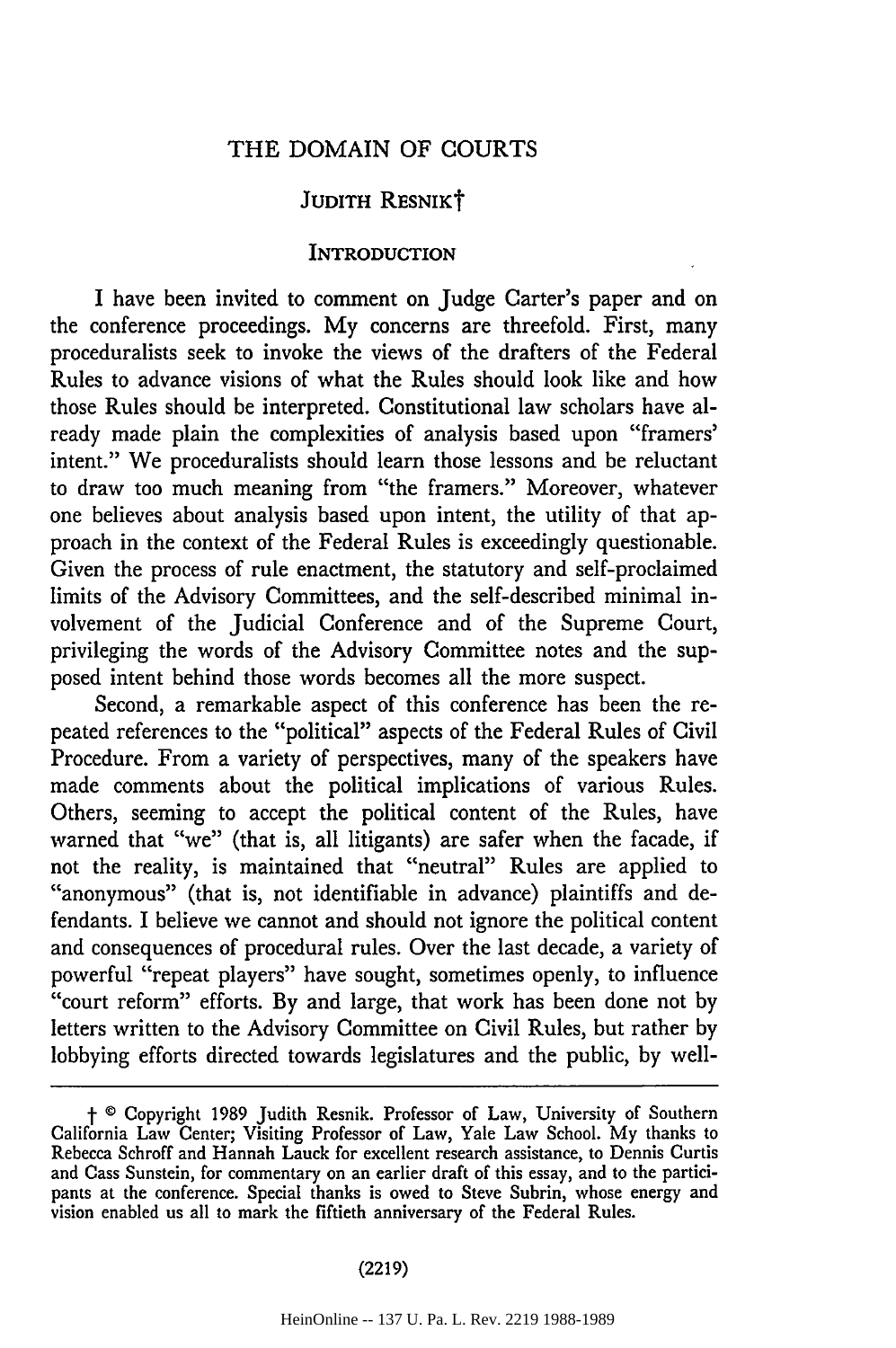financed media campaigns, and by support for conferences and meetings to address and describe the "litigation crisis." However appealing might be the notion that writing the Rules of Civil Procedure (in contrast to the Rules of Criminal Procedure) is a "neutral" task with diverse consequences on anonymous and interchangeable civil plaintiffs and defendants, that description is no longer available. "Tort reform," among other events of the last decade, has denied us the refuge of a comforting image.

Finally, fifty years after the Federal Rules were enacted, we must wonder about whether litigation of individuals' cases will be available fifty years hence. During these past five decades, federal courts have become less willing to attend to small cases and to individual problems. Increasingly, these cases are diverted-to state courts, to agencies, to alternative dispute resolution, to settlement, to management, to arbitration. Increasingly, those cases that remain in the federal system are aggregated-by multi-district litigation, by bankruptcy, by interpleader, by class action, by consolidation, by informal procedures. Increasingly, federal judges complain that they do not have time (and some say interest) for cases of small value, for cases that seem only to raise individual claims of wrongdoing. The pressures for aggregation and its growing popularity affect perceptions about the utility of having federal courts address individual claims.

# I. **JUDGE** CARTER'S THESIS

It is a pleasure to be asked to speak about a paper that acknowledges and explores the political and social impact of rules of procedure. Judge Carter's voice is a distinctive one in the late 1980s. He asks that we measure federal rules against a standard different than that proposed by many of his colleagues-on and off the bench, in practice and in the academy. As Judge Carter has explained, the issue that dominates most discussions of procedure today is whether the Rules enable speedy dispositions and help to control judicial workload. Managerial judging, alternative dispute resolution, and judicial involvement in settlement are all justified as efforts to achieve those goals.

In contrast, Judge Carter offers other goals for a federal rule system: that it provide ready access to courts and the opportunity for the heretofore silent to make new claims of legal right. Further, Judge Carter challenges the assumption that contemporary rule revisions and criticisms are fueled solely by a "neutral" agenda of what he calls "efficiency" and what I would call "economy." Judge Carter claims that many contemporary reforms are designed to *"exclude[]* certain kinds of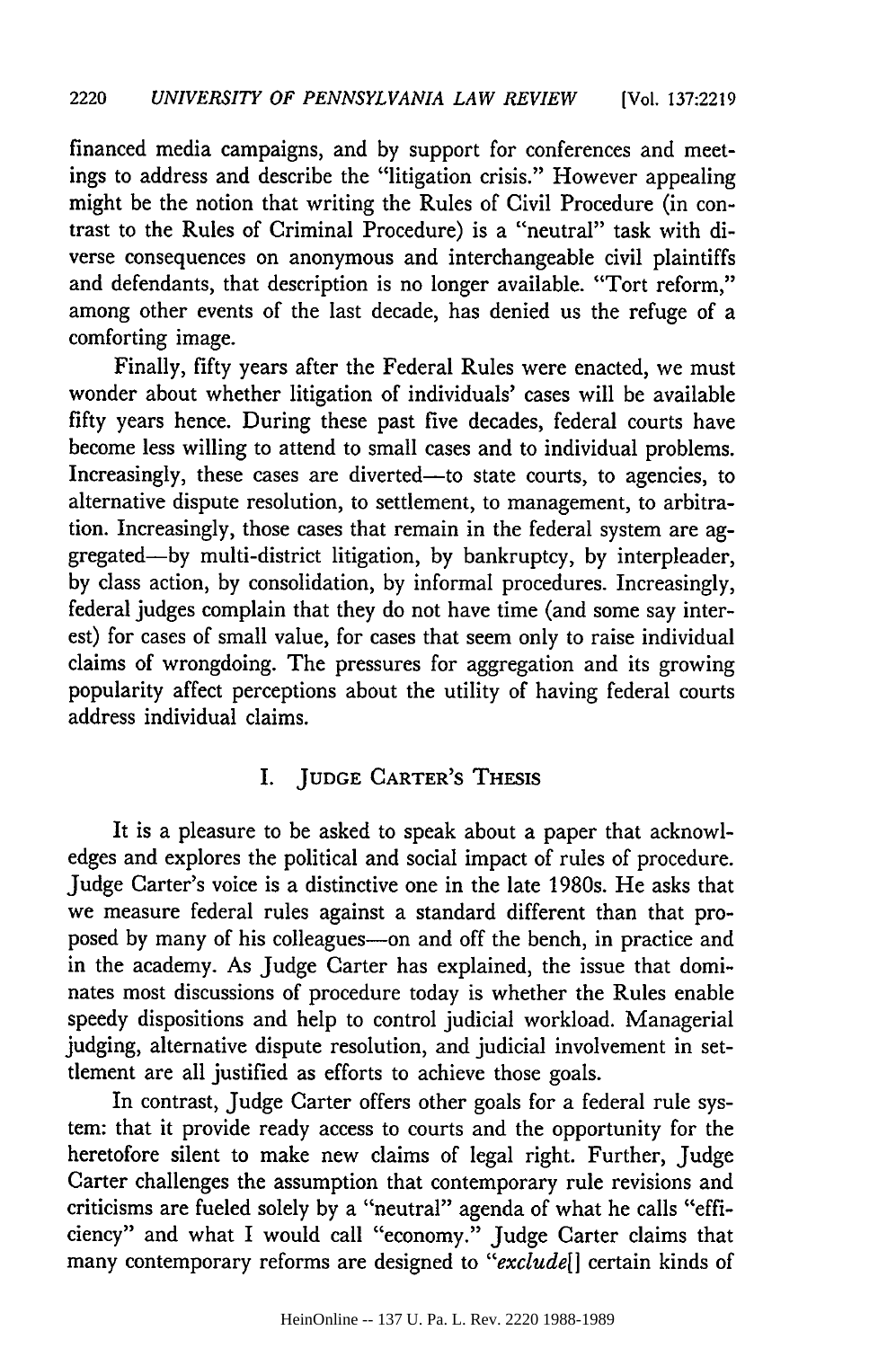substantive claims."<sup>1</sup> As a consequence, the thrust of his paper explores the question of whether the revisions of the Rules display a "political agenda hostile to the *substantive* rights of certain classes of federal litigants."<sup>2</sup>

Judge Carter's answer is yes, and he relies principally on two examples. First, Judge Carter points to court interpretations of the class action rule, Rule 23. Those interpretations have made such suits more difficult to bring and, when coupled with the Supreme Court's ruling in *Evans v. Jeff D.*,<sup>3</sup> mean that plaintiff lawyers who represent classes are often faced with painful choices between their fees and settlements that provide relief for their clients. Judge Carter's second example is the recent revision of Rule 11 and its application to plaintiffs' attorneys, whom, he believes, are held to unduly restrictive pleading requirements that chill the bringing of novel claims.

# II. THE PROBLEMS OF "FRAMER'S INTENT"

Judge Carter, like myself and many others here, is intrigued by what those in the 1930s who wrote the Federal Rules were thinking. Judge Carter argues that the rule drafters intended to provide ready access to a variety of litigants who are now being closed out. I tend to agree with him that, at least some of the time, some of the people who worked on the Rules claimed that the 1938 Federal Rules were designed to make the filing of cases easier than it had been and were designed to enable dispositions "on the merits."4

The problem, of course, is one that constitutional law scholars have helped us all to see: the difficulty of divining the intent of any group of people-the framers of the United States Constitution, the members of Congress who enact legislation, the drafters of the Federal Rules. The members of the committee that drafted the Federal Rules were a diverse lot; a couple of voices, including that of Charles Clark, dominate the published literature, and it is difficult to establish the existence of shared intentionality.

There is a second problem with the effort to claim that we, in 1988, should "renew our adherence to the tenet which guided the fram-

**<sup>1</sup>** Carter, *The Federal Rules of Civil Procedure as a Vindicator of Civil Rights,* **<sup>137</sup>**U. **PA.** L. REV. 2179, 2182 (1989) (emphasis in original). *<sup>2</sup>Id.* at 2181 (emphasis in original).

<sup>&</sup>lt;sup>2</sup> *Id.* at 2181 (emphasis in original).<br><sup>3</sup> 475 U.S. 717 (1986).

*<sup>&</sup>quot; See* Clark, *Fundamental Changes Effected by the New Federal Rules 1,* **15 TENN.** L. REV. 551, 560 (1939); Sunderland, *The New Federal Rules,* 45 W. VA. L.Q. 5, 30 (1938); *see also* Resnik, *Failing Faith: Adjudicatory Procedure in Decline,* 53 U. **CHI.** L. REV. 494, **498-507 (1986).**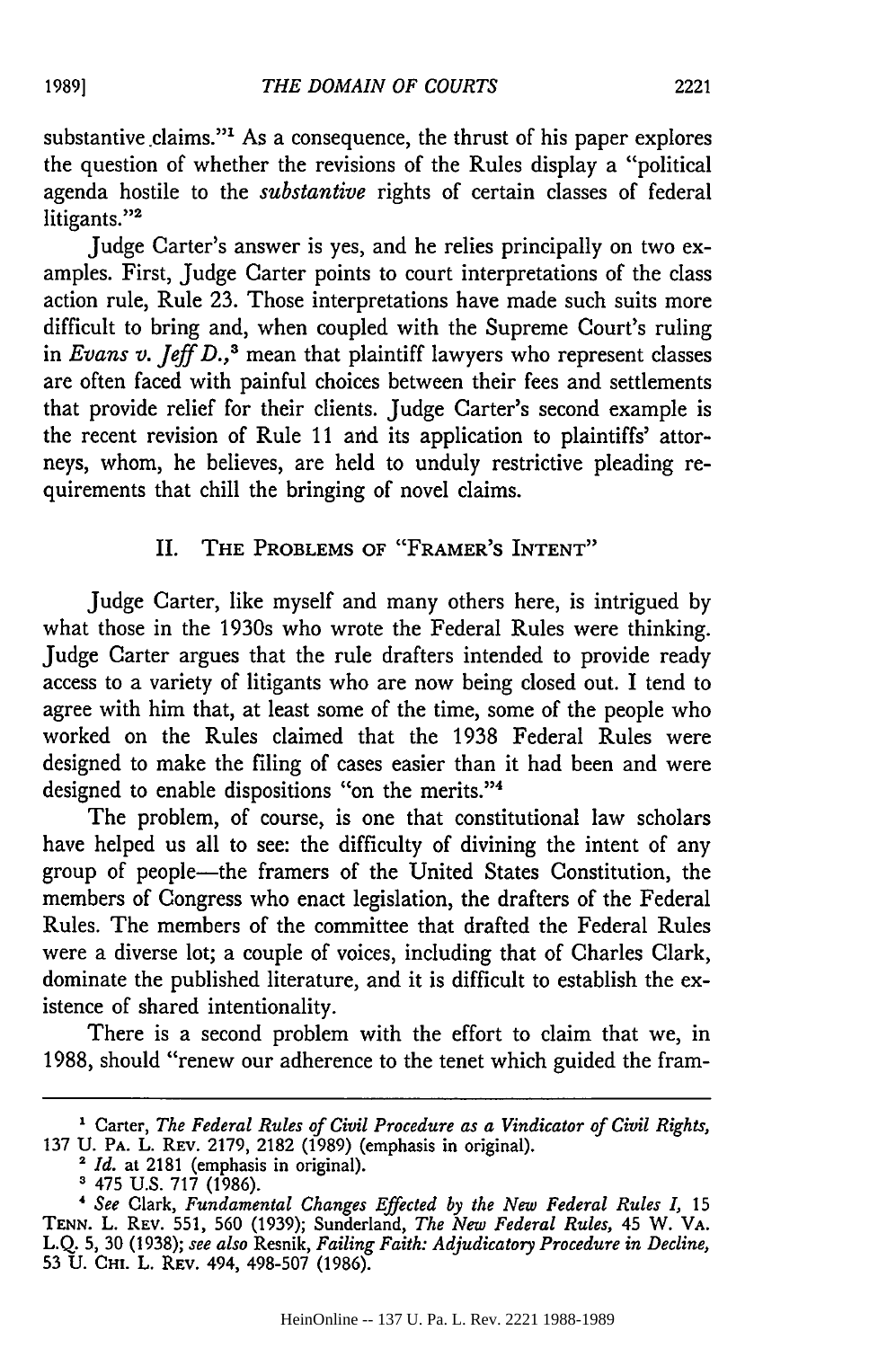ers of the Rules in their quest for substantive justice in the federal courts."5 The Federal Rules-like the United States Constitution-have been amended over time. Significant changes were made in 1966 and again in the 1980s. Should we adhere to the intent of the 1966 drafters? What if their intent differed from that of the 1930s drafters? And what is to be made of the intent of those who crafted the 1980s amendments at which Judge Carter levels his criticism? Or local variations on those Rules?<sup>6</sup> In other words, in reality there are many sets of rules, one sitting atop another, and some sitting more comfortably than others.

I raise these concerns mostly to show how this line of criticism can be avoided. My suggestion is for Judge Carter (and for all of us) to make claims directly for "substantive justice in the federal courts."<sup>7</sup> We don't need to believe (although we might) that Charles Clark thought substantive justice was central for *us* to believe that substantive justice is central. We don't need to debate the beliefs and intent of the 1930s rule drafters in order to claim that the Federal Rules should neither be written nor construed in a manner that systematically limits opportunities in court for blacks, other minorities, women, the poor, and others who are oppressed. While it is nice (and may be accurate in some instances) to believe our predecessors shared concerns for these groups, the legitimacy of our concerns for such groups does not hinge upon our predecessors' visions.

# III. THE CRIMINAL RULE ANALOGY

I (and my colleagues Robert Cover and Owen Fiss) believe that the delineation between "civil" and "criminal" procedure is often artificial; much is to be learned from thinking about civil and criminal procedure together.<sup>8</sup> The thesis is not that the rules are or ought to be the same in all instances but that the theoretical questions addressed by the two sets of rules are the same and that different resolutions merit analysis. Just as fifty years ago, we learned that "law" and "equity" could well be understood together, so now, we may also see more clearly the convergence between "civil" and "criminal" rules of procedure.

Join with me for a moment and think about "criminal" procedure. When drafting criminal rules, we know up front that there are some

<sup>6</sup> Carter, *supra* note **1,** at 2195-96.

**B** *See* Subrin, *Federal Rules, Local Rules, and State Rules: Uniformity, Divergence, and Emerging Procedural Patterns,* 137 U. PA. L. REV. 1999, 2019-21 (1989). **<sup>7</sup>**Carter, *supra* note 1, at 2195-96.

**<sup>&#</sup>x27;** For teaching materials that take this approach, see generally R. COVER, 0. Fiss & **J.** RESNIK, PROCEDURE (1988).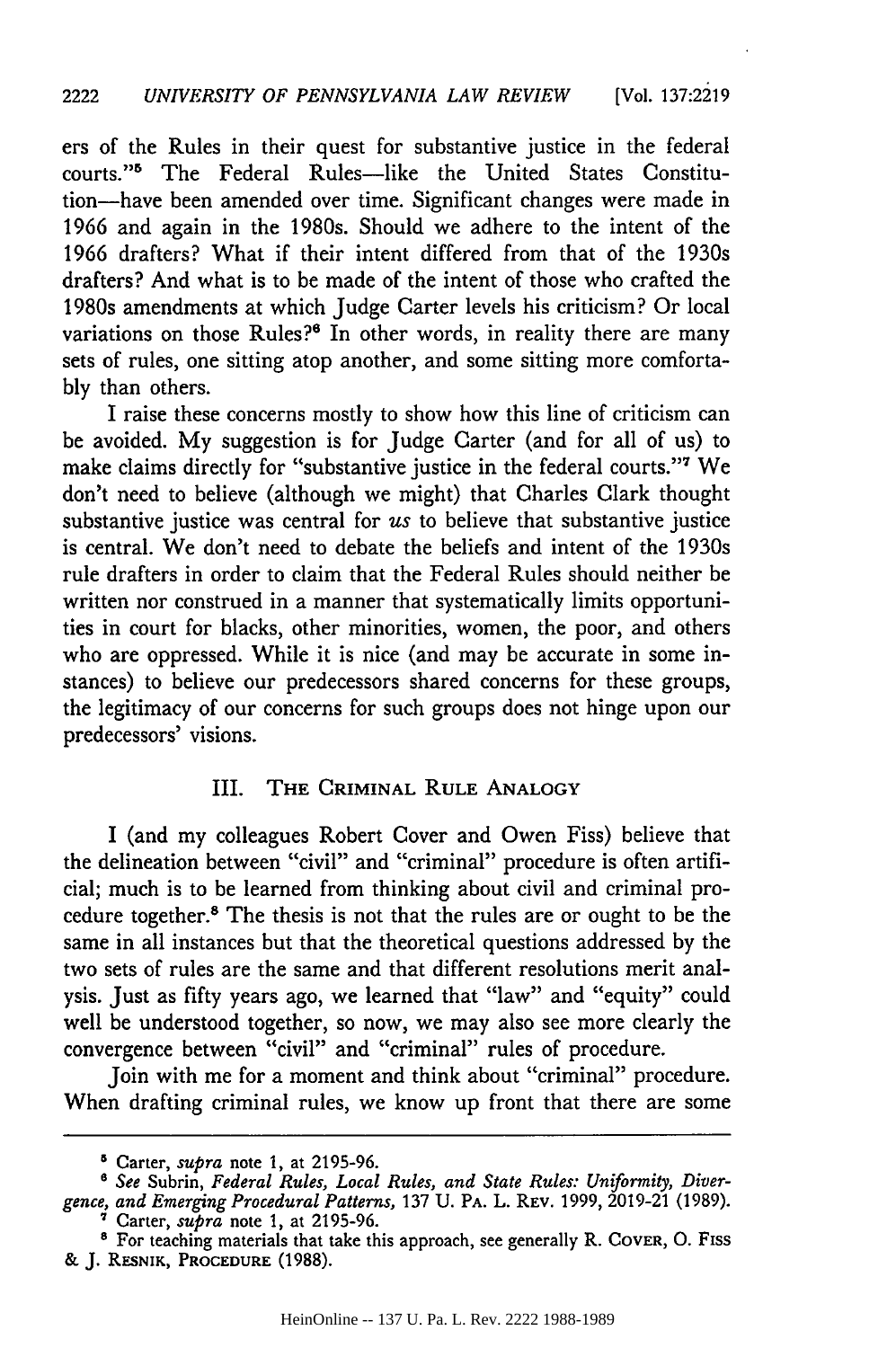rules that will be used exclusively by the prosecution-the United States-and some designed exclusively for criminal defendants, who, as a class, are poor and typically represented by counsel paid for by the government.<sup>9</sup> We know a power imbalance exists, and we write rules to take into account our understanding of the resources of the two sides of a criminal case.

Let me provide two examples. First, the "other" Rule 11, Rule 11 of the Federal Rules of Criminal Procedure—which provides for guilty pleas. Judges are given a specific role in the settlements of criminal cases. Judges are not supposed to intervene directly in the negotiations,10 but are expected to inquire about the state of mind of a defendant-to insure that a plea is "voluntary" and "knowing" and to try to protect the defendant from either overreaching by the prosecution or inadequate representation by defense counsel.<sup>11</sup> Unlike settlement on the civil side, in which judges are generally supposed to enter consent decrees without inquiry into the underlying agreement,<sup>12</sup> judges on the criminal side are given responsibility for supervision and for intervention, when necessary-in recognition of problems of disparate power.

A second example comes from the criminal discovery rules, which provide for fewer rights of access to information than do the civil discovery rules. A common explanation for not providing criminal defend-

**<sup>10</sup>**The Advisory Committee to the 1974 amendments commented that:

The unequal positions of the judge and the accused, one with the power to commit to prison and the other deeply concerned to avoid prison, at once raise a question of fundamental fairness. When a judge becomes a participant in plea bargaining he brings to bear the full force and majesty of his office.

**FED.** R. **CRIM.** P. 11 Advisory Committee's note to 1974 amendments. In 1979, Rule 11 was amended to permit conditional guilty pleas in which a defendant may agree to plea conditional upon judicial acceptance of a particular sentence. *See* **FED.** R. **CRIM.** P. 11 (e) (2-4).

<sup>11</sup> The judge must also ensure that the prosecutor provides a factual basis for a plea and that the defendant is aware of the rights of trial by jury and representation by plea and that the defendant is aware of the rights of trial by jury and representation by counsel. In some respects, the requirements of the Federal Rule are broader than the constitutional requirements. *Compare* **FED.** R. **CRIM.** P. 11 *with* Henderson v. Morgan, 426 U.S. 637 (1976) *and* North Carolina v. Alford, 400 U.S. 25, 37 (1970) *and* Boykin v. Alabama, 395 U.S. 238 (1969) *and* McCarthy v. United States, 394 U.S. 459 (1969)

<sup>12</sup> In class actions and in a few other situations, judges must approve the consen decree. *See* FED. R. CIV. P. 23 (e). For examination of judicial involvement in consen decree. See FED. R. CIV. P. 23 (e). For examination of judicial involvement in consent decrees, see Resnik, *Judging Consent*, 1987 U. CHI. LEGAL F. 48.

*<sup>9</sup> See* 18 U.S.C. § 3006A (1976) (provision for adequate representation of defendants). From July 1, 1986 to June 30, 1987, 41.3% or 22,361 criminal defendants were provided with appointed counsel under the Criminal justice Act. Of those, 12,850 were represented by private attorneys; 9,511 were assigned counsel via the Federal Public Defender or Community Defender Programs. Telephone conversation with staff of the Criminal Branch, Statistical Analysis and Reports Division, Administrative Office of the United States Courts (Sept. 27, 1988).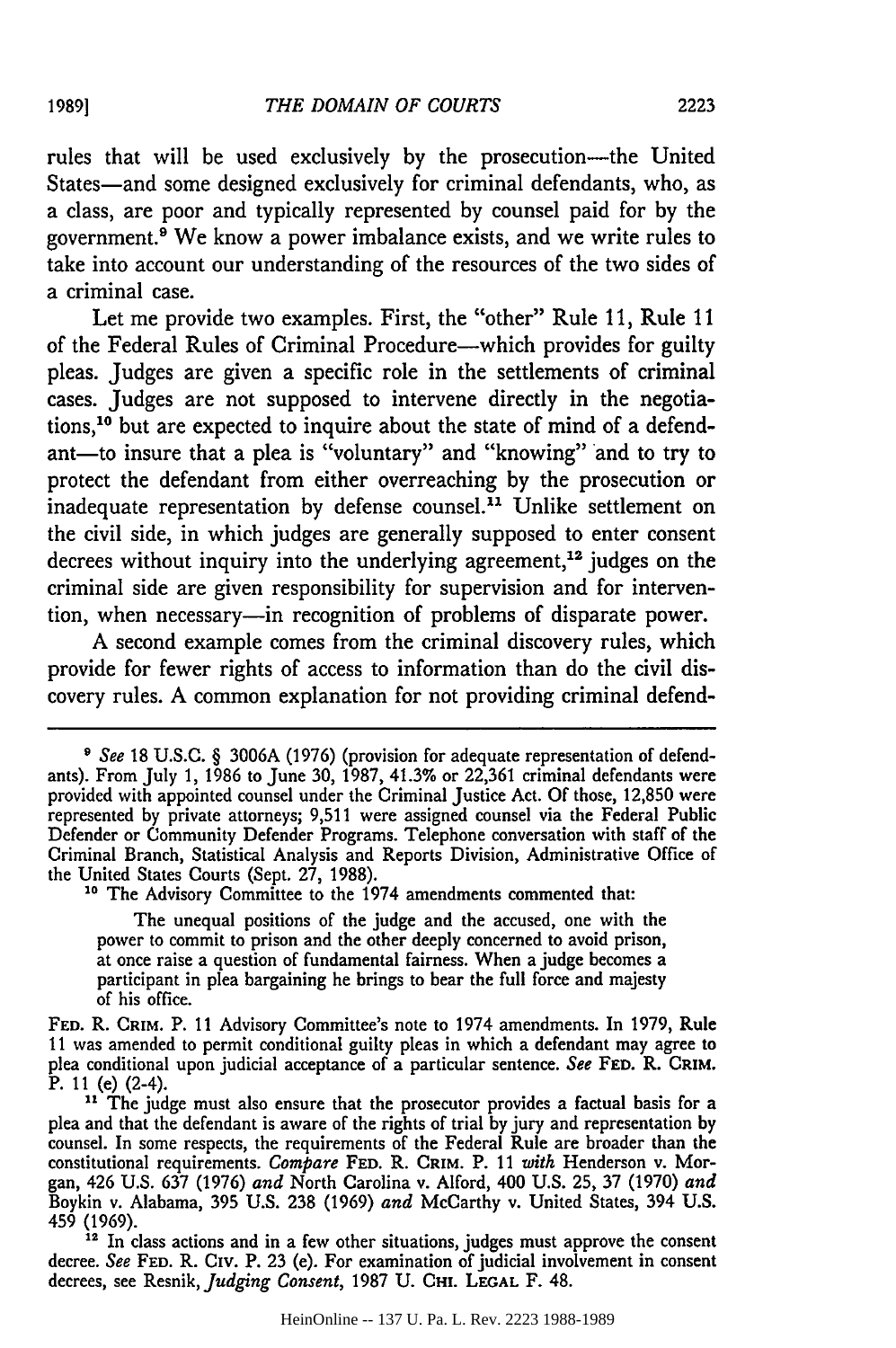ants with complete access to prosecutors' files is the argument that criminal defendants, as a group, are likely to lie and to cheat, to tamper with evidence, to coerce and (some argue) to harm or even to kill potential witnesses.<sup>13</sup> The criminal discovery rules are structured with these views in mind.

This is not the place to argue the success of judicial supervision of guilty pleas or the propriety of limited criminal discovery. Rather, my point here is that we have some degree of acceptance of-if not comfort with-the idea that the Federal Criminal Rules embody substantive visions about the power disequilibrium between prosecution and defense and between defendant and judge. The Criminal Rules acknowledge who the parties are going to be and try to take the identity of the parties into account, up front. In other words, the Federal Criminal Rules (like criminal procedure in general) are understood to have political agendas.

The political content of the Criminal Rules is reflected in the Criminal Rule drafting process. It is widely recognized that the United States Department of Justice is the critical "repeat player" (to borrow Marc Galanter's phrase).<sup>14</sup> I have often been told that, if "Justice" is unhappy about a rule change, the change doesn't go forward. (Congress plays an interesting and distinctive role in the criminal federal rule drafting process; in light of the recent revisions to the Rules Enabling Act, perhaps we should urge Northeastern University Law School, and Steve Subrin, to convene another conference on that issue.)

Let's return to the more familiar terrain of the Federal Rules of Civil Procedure. On the civil side, two theories-of neutrality and of anonymity-govern. By "neutrality," I mean that in theory on the civil side, the Rules have virtually no political content. Indeed, Judge Carter claims that the 1938 drafters' desire for efficiency was (in contrast to the current one) "substantively neutral."<sup>15</sup> That claim is made problematic by the histories of civil rule drafting written by Professors Steve Subrin, Steve Burbank, Steve Yeazell, and Bob Bone,<sup>16</sup> all of whom

**<sup>13</sup>** *See, e.g.,* **FED.** R. **CRIM.** P. 16(e) Advisory Committee's note to 1966 amendments (courts may restrict access to information to protect the "safety of witnesses and others"); cf. Goldstein, *The State and the Accused: Balance of Advantage in Criminal Procedure,* 69 **YALE** L.J. 1149, 1180-85 (1960) (arguing for broad discovery rights for criminal defendants).

*<sup>&</sup>quot; See* Galanter, *Why the "Haves" Come Out Ahead: Speculations on the Limits of Legal Change,* 9 LAW & Soc'y REV. 95, 97 (1974). **<sup>15</sup>**Carter, *supra* note 1, at **2181.**

**<sup>18</sup>***See S.* YEAZELL, FROM MEDIEVAL **GROUP** LITIGATION TO **THE** MODERN CLASS AcTION (1987); Bone, *Mapping the Boundaries of a Dispute: Conceptions of Ideal Lawsuit Structure from the Field Code to the Federal Rules,* **89** CoLUM. L. REV. 1 (1989); Burbank, *The Rules Enabling Act of 1934,* **130** U. **PA.** L. REv. <sup>1015</sup>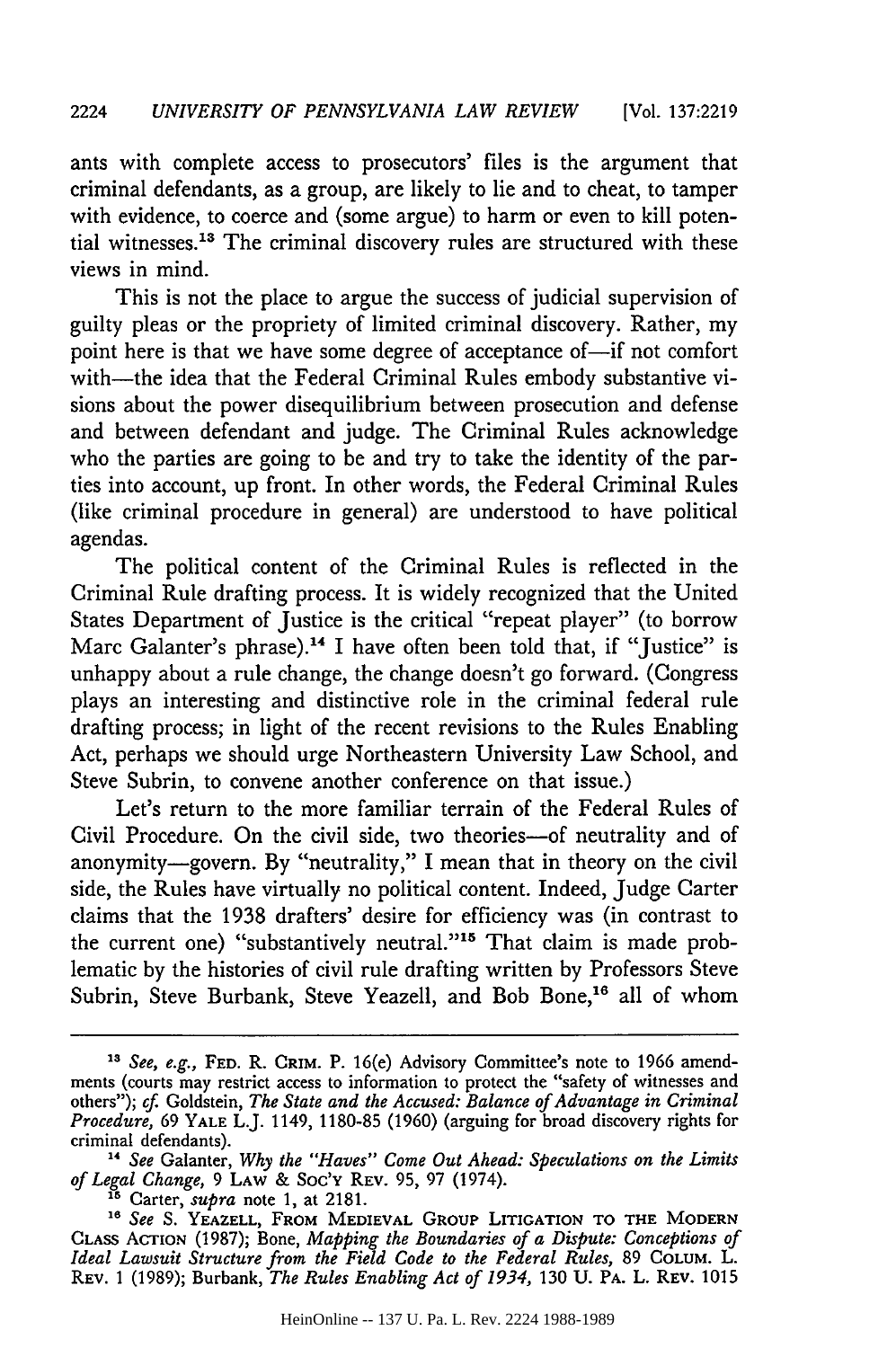demonstrate that rule drafters have always had visions that (at least these days) many of us would describe as "political."

A second feature of the civil side is an assumption of "anonymity" or interchangeability. By that I mean that, in theory, one never knows in advance in a civil case whether one will be a plaintiff or defendant; that in one case, a particular litigant may be a plaintiff, while in the next; a defendant. Further, with trans-substantive pleadings, one never knows the kind of case that may be involved. With these theories of anonymity and neutrality, one can make claims that-whatever the rules-we all suffer them equally, and thus that the Federal Rules of Civil Procedure have no political content.<sup>17</sup>

But neither the theory of neutrality nor the theory of anonymity turns out to be as true in practice as in theory. In practice, civil rights claimants are blacks or women or minorities, and, in civil rights cases, by statutory or constitutional definitions, the defendants can only be those acting "under color of state law"  $-$  i.e., governmental entities or those who work for state and local governments. Although, in some kinds of cases, corporations may be either plaintiffs or defendants, corporations are the defendant employers in Title VII cases. In tort litigation, corporations are more frequently the defendants than the plaintiffs.

Although certainly more subtle than the divisions in the criminal law, the civil side resembles the criminal rules in this respect: in a substantial category of cases we can know up front the identity of those who will be the "plaintiffs" and the "defendants." Thus we can ask as Judge Carter does so well: will this rule help or hurt plaintiffs in general and civil rights plaintiffs in particular? In short, we do not all suffer the civil rules equally, and Judge Carter's paper helps us to understand that.

It happens in this case that it is the plaintiff's attorney who demands such unprecedented latitude of discovery and, strangely enough, *amicus* briefs in his support have been filed by several labor unions representing plaintiffs as a class. It is the history of the movement for broader discovery, however, that in actual experience the chief opposition to its extension has come from lawyers who specialize in representing plaintiffs, because defendants have made liberal use of it to force plaintiffs to-disclose their cases in advance. Discovery is a two-edged sword and we cannot decide this problem on any doctrine of extending help to one class of litigants.

*Hickman,* 329 U.S. at 515 (citations omitted).

<sup>(1982);</sup> Subrin, *How Equity Conquered Common Law: The Federal Rules of Civil Procedure in Historical Perspective,* 135 U. PA. L. REv. 909 (1987). **1"** For earlier comments that raise but then reject the idea of unequal effects of the

Rules of Civil Procedure, consider Justice Jackson's concurrence in Hickman v. Taylor, 329 U.S. 495 (1947):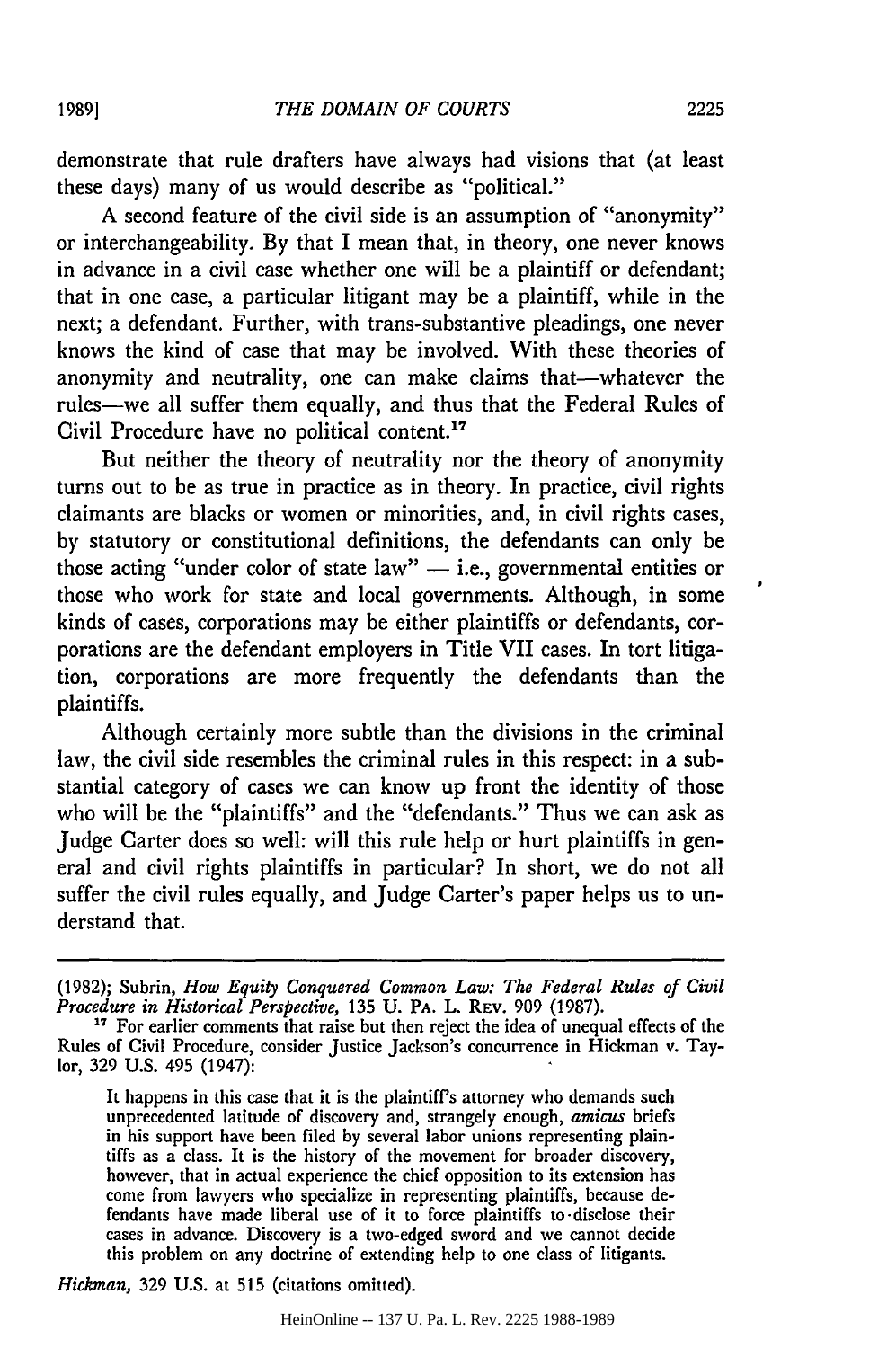#### 2226 *UNIVERSITY OF PENNSYLVANIA LAW REVIEW* [Vol. **137:2219**

Judge Carter's contribution is to focus our attention on the political character of civil rule drafting. My purpose is to press that focus further in the hope that we, all students of the Federal Rules, will turn our attention to understanding and analyzing the political agendas of the Rules: to see the values embodied in procedural systems that stress either "getting to the merits" or case disposition, the value of systems that give trial judges ever-growing discretion, the values that contract opportunities for appellate review, the values that prize settlement over adjudication. I hope that we will turn our attention to the roles of the Department of Justice and other interest groups-the corporate bar, the civil rights bar, the trial lawyers' association, the federal judges-in the creation, critique, and implementation of the Federal Rules.

One intriguing aspect of this conference has been the repeated references to the political and social implications of the Federal Rules of Civil Procedure. As Professor Subrin said, "procedure has been political all along."<sup>18</sup> During the conference proceedings some participants questioned the advisability of making plain the political dimension of rulemaking. The theories of "neutrality" and "anonymity" are attractive. Indeed, one could argue that tort victims and tortfeasors share an interest in maintaining the appearance of neutrality and anonymity. The claim is that both sides to a dispute would be more vulnerable if the social effects of rules were made visible.

I am sympathetic to the desire for safe harbors; I understand the attraction of the appearance of neutrality and the fear that some vulnerable groups, such as civil rights claimants, might be all the more vulnerable if rule changes were proposed at their behest. But it has not been civil rights litigants who have sought open politicization of the rulemaking process. Rather, powerful repeat players have begun to speak of "court reform"-to change the rules of procedure so as to achieve specific substantive effects. Some of this repeat playing is overt; advertisements in newspapers promote control over juries and blame litigation for many of the ills of society. Some of the repeat playing is more subtle; insurance companies and corporations have funded surveys and conferences at "neutral" settings such as law schools and think tanks-all with the aim of exposing the civil justice system's ills and of "reforming" the Rules.

In short, the politicization of rulemaking has already happened-caused not by the vulnerable of the society but by the powerful.

**<sup>18</sup>**Remarks by Prof. Subrin at Conference, Oct. 6, 1988; *see also* Subrin *supra* note 6, at 2050 (stating that "procedural discourse and reform in this country have always had a substantial political dimension," and that political issues are inherent in<br>"many individual procedural rules or clusters of rules").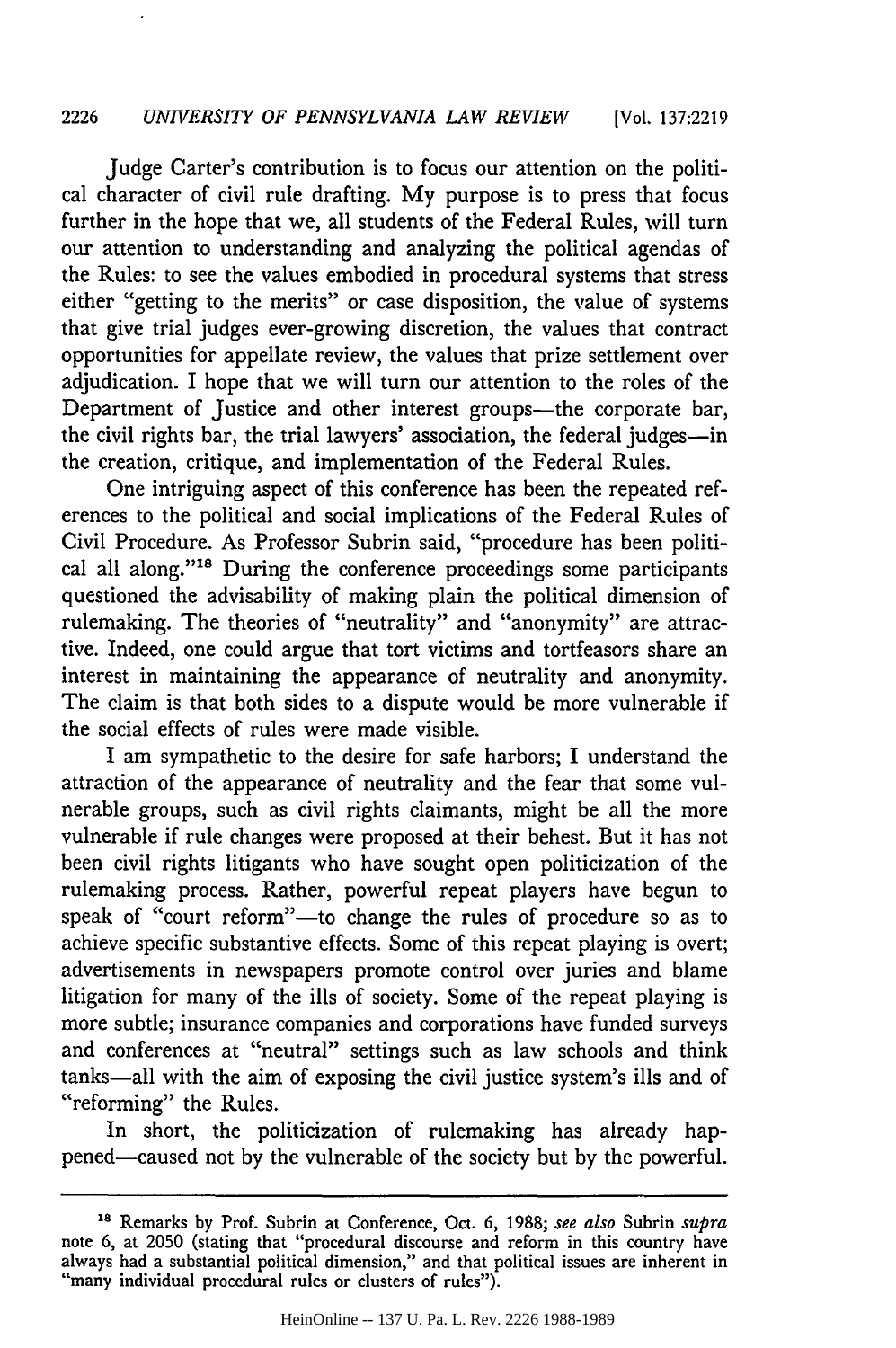Yet, as Judge Carter, Professor Burbank, Professor Carty-Bennia, Professor Minow, and Judge Weinstein have demonstrated, it is the vulnerable who are being hurt by revision of "neutral," "anonymous" rules, and we must all take responsibility for exploring the impact of civil rule making on the diverse participants in the civil justice system.

# IV. AGGREGATION **AND** INDIVIDUALIZATION

Judge Carter's paper calls for investigation of the hostility towards class action litigation. Judge Carter is concerned about the doctrinal limits imposed upon class actions, and he believes that such legal developments evidence growing hostility to class actions in general and to civil rights litigants in particular. I believe that Judge Carter is correct to speak in terms of hostility, but I suggest that the hostility is both broader and a bit different than he suggests. In my view, rulemakers and courts are, if not hostile to, at least disinterested in not only civil rights class actions but also many kinds of individual cases.

As we approach the end of the twentieth century, I find a decreasing interest in paying attention to individual problems, to the adjudication of small disputes and individual cases. In a system such as the current one, an individual litigant can compel at least one high prestige government employee (to wit, a federal trial judge) and sometimes even three (that is, an appellate court) to attend to her claim of illegality.

Increasingly, however, there is an unwillingness to accord such societal resources to respond to individual problems. In other words, multi-party, multi-claim cases (let me call these lawsuits "aggregate" claims) have begun to seem more important, and individual cases (those involving a single individual, a lone social security applicant, a single tort victim, a small commercial claim) have begun to seem "less" important.

There is a tension between processes based upon individuals and those predicated upon groups. As is familiar, English-United States jurisprudence has espoused individuality as a central premise. The rhetoric of courts speaks of a specific, injured plaintiff suing an identified defendant, with a third party, judge or jury, imposing a resolution. But, in reality, the pressures to aggregate are everywhere. Sixty thousand asbestos injuries. Two-hundred-fifty thousand Dalkon shield injuries. The shareholders of a company, the children in a school, the inhabitants of a prison. Whether by administrative processing, class action, liberal rules of joinder, interpleader, or bankruptcy, increasingly the unit of a case is not a single plaintiff or defendant but groups, entities, and conglomerates, on both sides of cases.

Thus, while I agree with Judge Carter that developments in Rule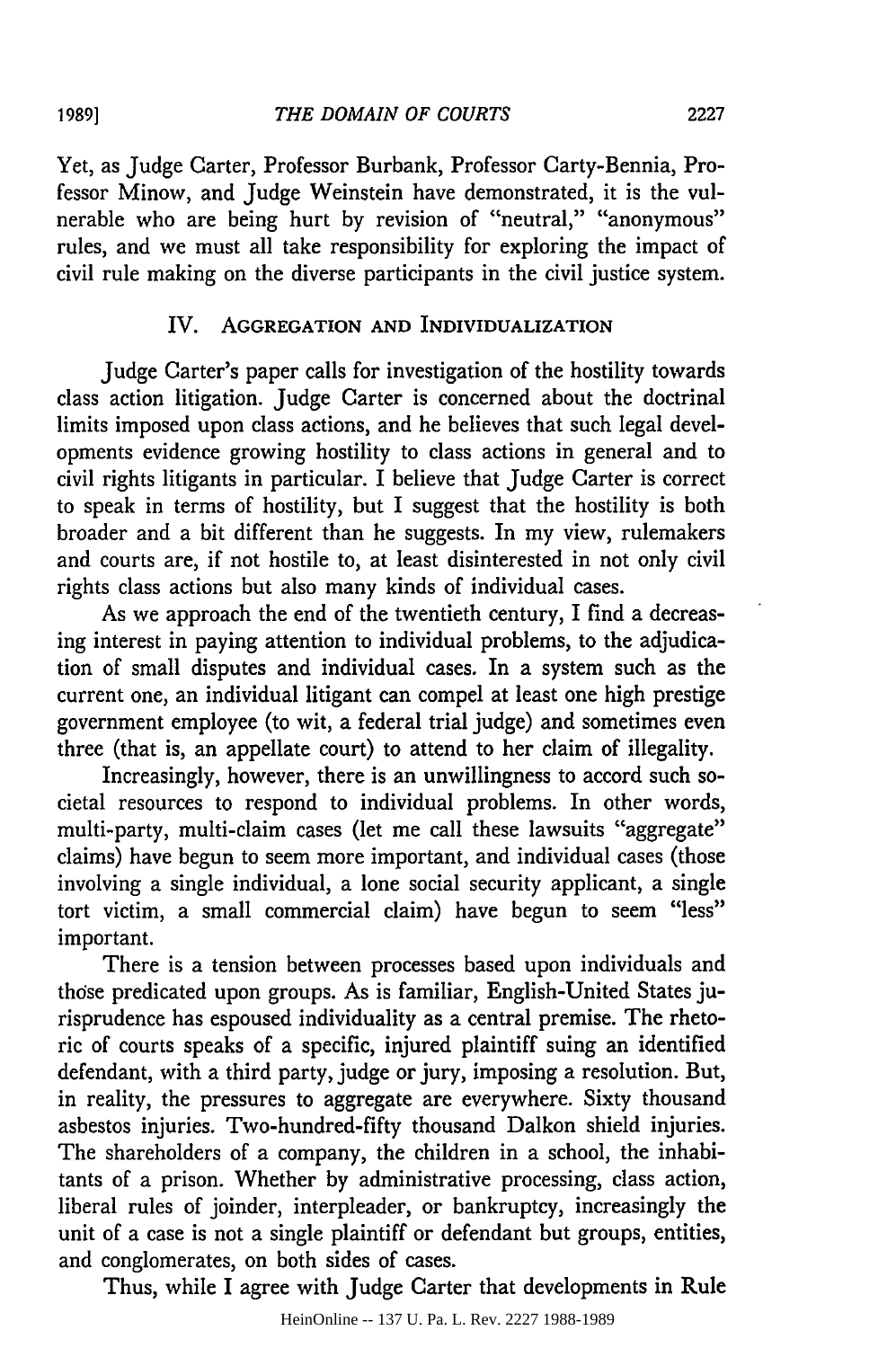23 jurisprudence have limited class actions, I must note that the courts have been embracing other forms of group litigation—via multi-district litigation, alternative dispute resolution procedures, and other mechanisms. Indeed, Professor Linda Silberman explores the use of masters and magistrates to accomplish this end.<sup>19</sup>

I am concerned about the hostility to and trivialization of individual claims. I have often heard from federal judges that they don't have the time to spend on a small claim-that it's not "worth it," that their time (and they) are too important for prisoners,<sup>20</sup> social security claimants, and other rights-seekers under a variety of federal statutory schemes.<sup>21</sup> Some prominent members of the bench and the bar advocate sending such cases to magistrates, to agencies, to specialized courts, to lower prestige institutions.<sup>22</sup> I see this pattern of disinterest in individual cases reflected in a variety of proposals to limit the jurisdiction of the federal courts, and I believe that current proposals to curtail appeal-as-of-right, from the trial court to the appellate court, are also linked to this growing disinterest in attending to individual claims.<sup>23</sup>

I think that the problem Judge Carter flags is somewhat more complex in that there is both hostility to some kinds of group claims and to some individual claims. One must assess how the contemporary efforts to deal with cases in the aggregate and the contemporary disinterest in individual cases fit with his description of hostility to class actions.24 Is the hostility really to classes, qua classes, or is the hostility

*2 See, e.g.,* R. POSNER, **THE FEDERAL COURTS** 147-60 (1985) (discussing proposals to create specialized federal courts); Remarks by Justice Antonin Scalia, *supra* note 21, at 8 (proposing that certain classes of agency adjudication be made final at the administrative stage). *<sup>2</sup>See* Resnik, *Precluding Appeals,* 70 **CORNELL** L. REV. 603, 603-24 (1985).

*<sup>19</sup> See* Silberman, *Judicial Adjuncts Revisited: The Proliferation of Ad Hoc Procedure,* 137 U. **PA.** L. REV. 2131 (1989).

**<sup>20</sup>** Long before the current "workload" debate, some federal judges thought prisoners should not be their focus. *See* Parker, *Limiting the Abuse of Habeas Corpus, 8* F.R.D. 171, 172 (1948) (habeas corpus litigation had "imposed upon the federal judges a wholly unnecessary burden of work").

*<sup>2</sup> See, e.g.,* Bork, *Dealing with the Overload in Article III Courts,* 70 F.R.D. 231, 238 (1976) (cases arising under various federal statutes, such as the Social Security laws, can be handled "by someone far less qualified than a judge"); Remarks by Justice Antonin Scalia Before the Fellows of the American Bar Foundation and the National Council of Bar Presidents (Feb. 15, 1987) (on file with *University of Pennsylvania Law Review)* ("today the federal courts are full of 'minor' and 'routine' cases about 'mundane' matters 'of less import' or even 'overwhelming triviality.' **");** *see also* Galanter, *The Life and Times of the Big Six; or, the Federal Courts Since the Good Old Days,* 1988 Wis. L. REV. 921, 922 (discussing Justice Scalia's comments). In 1987, 6,714 social security cases and 2,589 habeas corpus cases were referred to magistrates. *See* **ANNUAL** REPORT OF THE DIRECTOR OF THE ADMINISTRATIVE OFFICE OF **THE UNITED STATES** COURTS 36-37 (1987).

*<sup>24</sup>See* Carter, *supra* note 1, at 2188-90.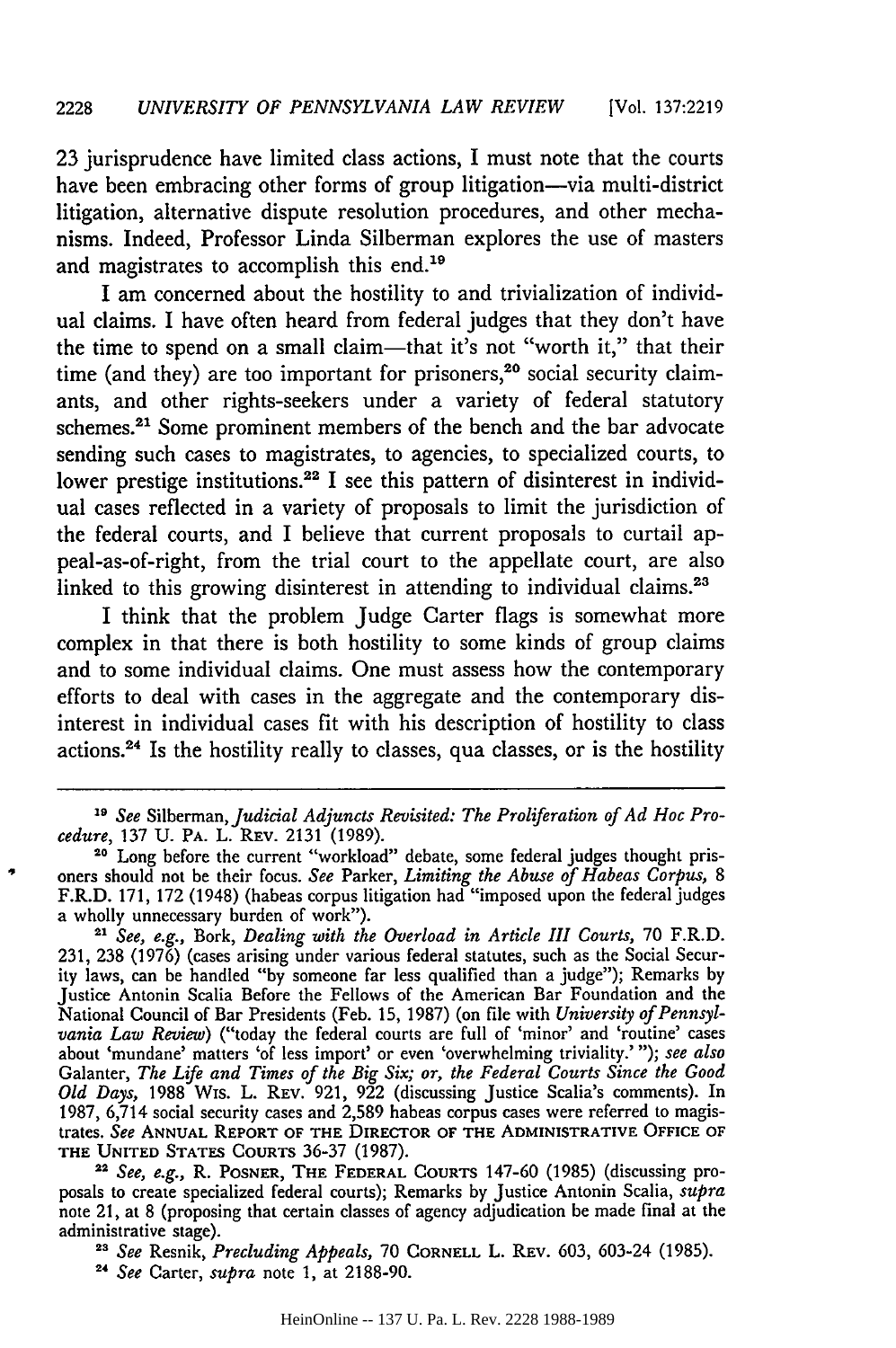to the rights sought? It seems to me that, given Judge Carter's view of Rule 11, his stronger argument is that the hostility is to the rights sought to be protected rather than to the mechanism (in his example, the class action) which is used.

Before concluding, I want to clarify my interest in individual and aggregate claims. I am not arguing that the individual, as the unit, is per se good and group claims are per se bad, or vice versa. Rather, I wish to make five points. First, pressures to aggregate are leading us toward group, rather than individual, processing. Second, our perceptions of the propriety and desirability of group processes are changing. Only twenty-two years ago, in 1966 when Rule 23 was amended, the Advisory Committee stated that class action treatment was inappropriate for mass torts because individual issues would predominate.25 Today, group processing of a variety of tort actions is increasingly acceptable. Less than twenty years ago, Professor Geoffrey Hazard spoke of how group litigation (specifically class actions) "offends the sense of individualization that is very important."26 Today, some federal trial judges are "offended" when asked to think about as "small" a problem as that of a single individual. Thus, and third, the pursuit of groupbased processes for courts alters our perceptions of the value, desirability, and utility of having federal judges in federal courts respond to individual claims. Fourth, this devaluing of individual claims leads in turn to the creation of mechanisms to dispose of such cases quickly--by increasing pressures to settle, by sanctioning lawyers who litigate aggressively, by shifting decisionmaking authority to magistrates and arbitrators, and by limiting access to appellate courts. Fifth, it is precisely this decisionmaking *en masse,* in group cases of whatever genre, that exposes so vividly what is always true but may have been less visible: that application of rules of law to given cases is law-generative and hence that courts are (of course) lawmakers. As judges become more aware of their own lawmaking activities, they become (understandably) nervous. Law generation is difficult-as congressional inactivity frequently demonstrates. Judicial concerns for judicial lawmaking, coupled with sprawling records and often unclear statutes and Supreme Court precedents, make ever more attractive the alternatives to adjudication. Many judges are saying in effect, "Let the parties settle," for if

*<sup>25</sup>See* **FED.** R. Civ. P. 23(b)(3) Advisory Committee's notes to 1966 amendments. For discussion of the use of Rule **23** in tort actions during the past decade, see Note, *Was the 1966 Advisory Committee Right?: Suggested Revisions of Rule 23 to Allow More Frequent Use of Class Actions in Mass Tort Litigation,* 25 HARV. **J. ON LEGIS.** 461, **462-83** (1988) (authored by Bruce H. Nielson).

**<sup>28</sup>**Hazard, *The Effect of the Class Action Device upon the Substantive Law,* **<sup>58</sup>** F.R.D. 307, **308** (1973).